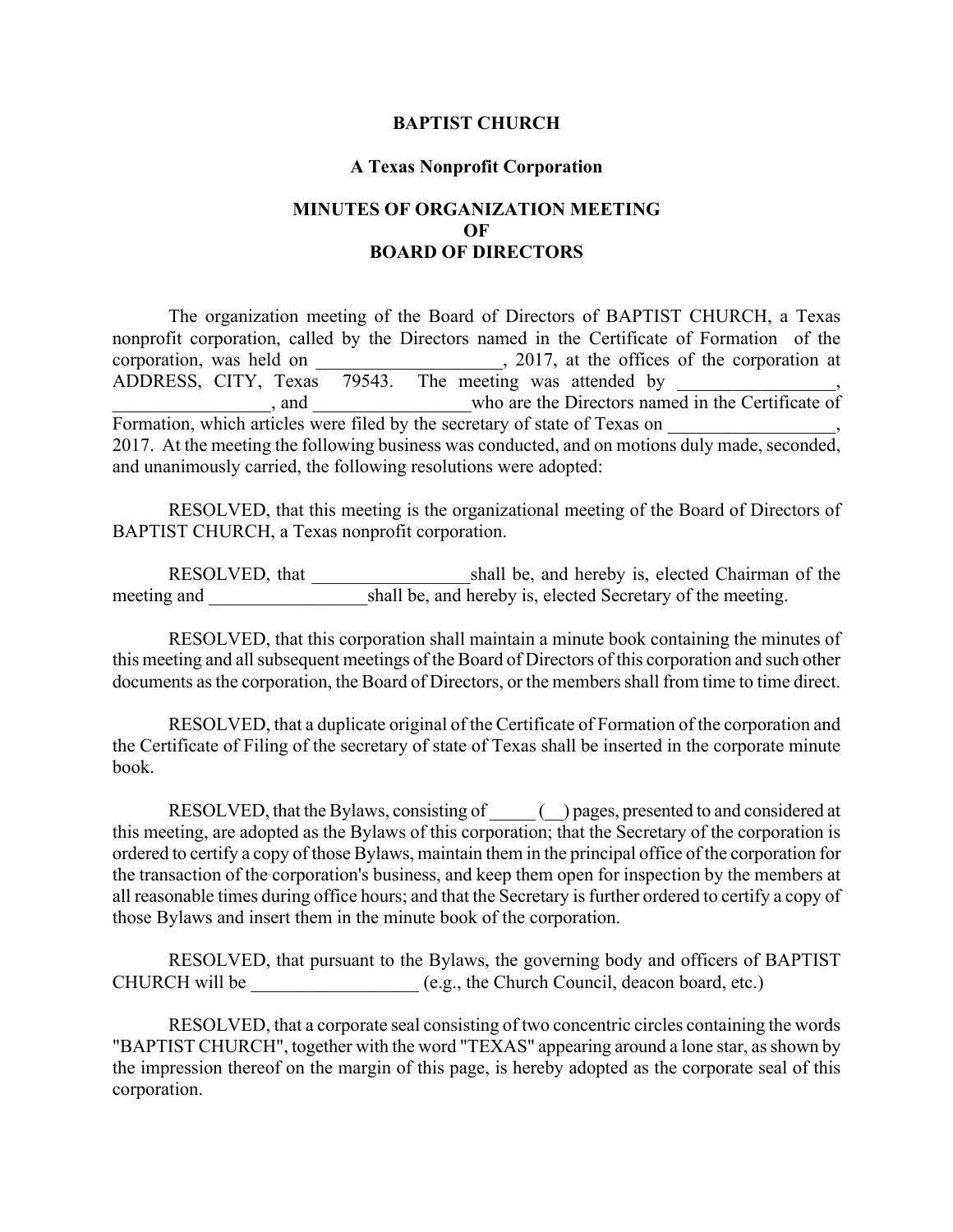RESOLVED, that the following persons be and the same are hereby elected to the corporate offices set forth opposite their respective names:

> Name Office President, Elder, Trustee, etc. **Example 2** Vice President \_\_\_\_\_\_\_\_\_\_\_\_\_\_\_\_\_ Treasurer

RESOLVED, that the officers of the corporation be, and the same hereby are, authorized, empowered and directed to execute and deliver all documents, instruments and other agreements, to waive any and all conditions and to do all things necessary and helpful to carry out the purposes of the foregoing resolutions; and all acts and deeds of the officers and agents of the corporation which are consistent with the purpose and intent of the above resolutions be, and the same hereby are, in all respects, ratified, approved, and adopted as the acts and deeds of the corporation.

There being no further business to come before the Board of Directors, the meeting was duly adjourned.

Dated: \_\_\_\_\_\_\_\_\_\_\_\_\_\_\_\_\_\_\_\_\_.

 $\overline{\phantom{a}}$   $\overline{\phantom{a}}$   $\overline{\phantom{a}}$   $\overline{\phantom{a}}$   $\overline{\phantom{a}}$   $\overline{\phantom{a}}$   $\overline{\phantom{a}}$   $\overline{\phantom{a}}$   $\overline{\phantom{a}}$   $\overline{\phantom{a}}$   $\overline{\phantom{a}}$   $\overline{\phantom{a}}$   $\overline{\phantom{a}}$   $\overline{\phantom{a}}$   $\overline{\phantom{a}}$   $\overline{\phantom{a}}$   $\overline{\phantom{a}}$   $\overline{\phantom{a}}$   $\overline{\$ 

 $\mathcal{L}_\text{max}$  , and the set of the set of the set of the set of the set of the set of the set of the set of the set of the set of the set of the set of the set of the set of the set of the set of the set of the set of the

 $\mathcal{L}_\text{max}$  , and the set of the set of the set of the set of the set of the set of the set of the set of the set of the set of the set of the set of the set of the set of the set of the set of the set of the set of the

APPROVED:

 $\overline{\phantom{a}}$ , Chairman

The foregoing minutes are approved as the acts of the Directors of the corporation.

 $\_$  , and the contribution of  $\mathcal{L}_\mathcal{L}$  , and the contribution of  $\mathcal{L}_\mathcal{L}$ 

 $\_$  , and the contribution of  $\mathcal{L}_\mathcal{L}$  , and the contribution of  $\mathcal{L}_\mathcal{L}$ 

 $\_$  , and the contribution of  $\mathcal{L}_\mathcal{L}$  , and the contribution of  $\mathcal{L}_\mathcal{L}$ 

Date State Date State State State State State State State State State State State State State State State State State State State State State State State State State State State State State State State State State State St

Date \_\_\_\_\_\_\_\_\_\_\_\_\_\_\_\_\_, Director

Date Date Date by Director